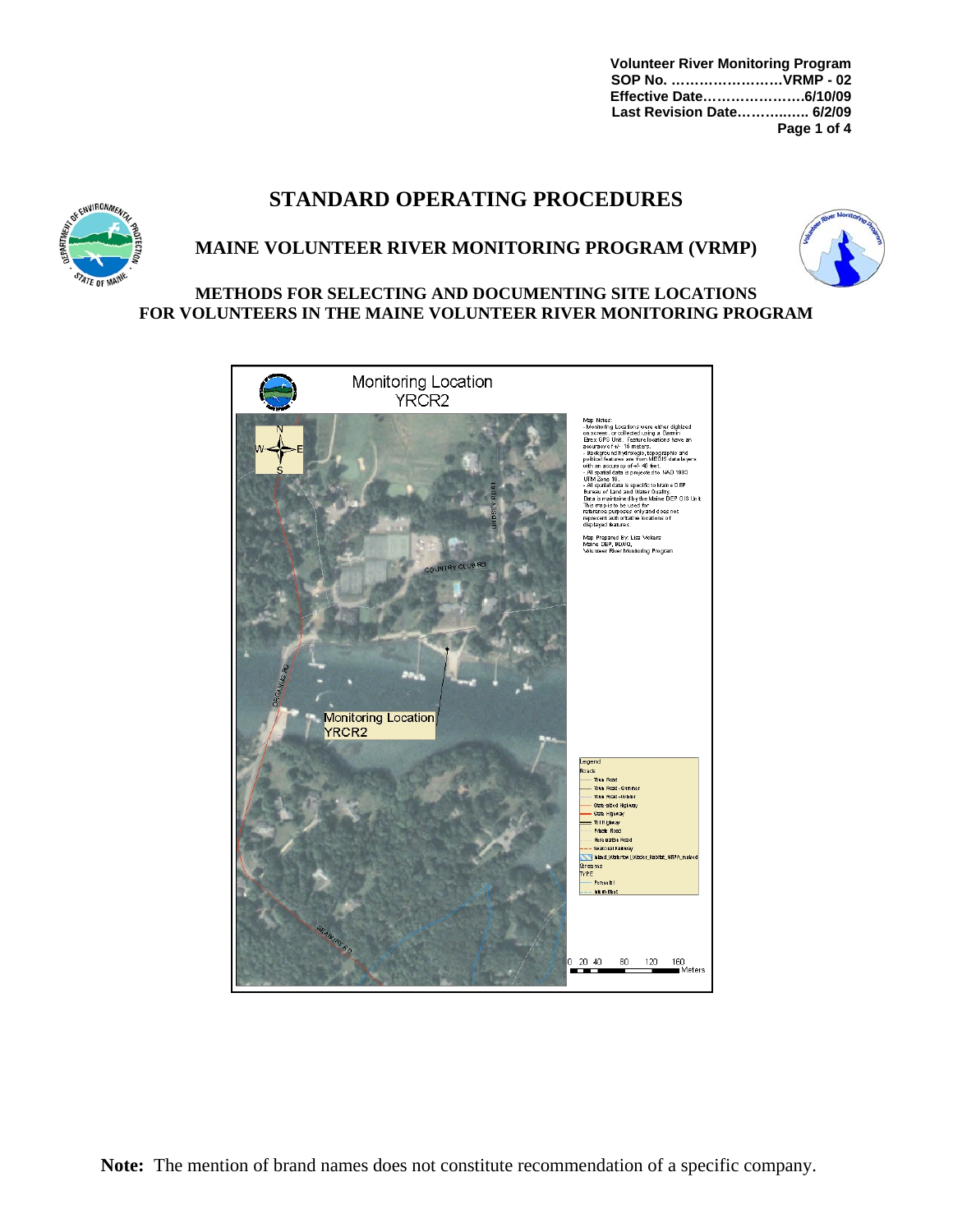![](_page_1_Picture_0.jpeg)

**Volunteer River Monitoring Program SOP No. ……..……………..VRMP - 02 Effective Date………………….6/10/09 Last Revision Date……..…….. 6/2/09 Page 2 of 4**

## **Volunteer River Monitoring Program (VRMP)**

### **Standard Operating Procedure Methods for selecting and documenting site locations for volunteers in the Volunteer River Monitoring Program**

Prepared by: Lisa Vickers and Jeff Varricchione Maine Department of Environmental Protection Bureau of Land and Water Quality Division of Watershed Management 312 Canco Road, Portland, ME 04103

**1. Applicability.** This standard operating procedure (SOP) is used by the Volunteer River Monitoring Program (VRMP) of the Maine Department of Environmental Protection's Division of Watershed Management. It applies to locating and documenting monitoring locations as part of the VRMP.

**2. Purpose.** The purpose of this SOP is to provide standardized methods for volunteer groups to locate and document site locations that will be monitored as part of the Volunteer River Monitoring Program.

### **3. Definitions.**

- **A. GPS.** Global Positioning System; A satellite-based navigation system made up of a network of 24 satellites placed into orbit by the U.S. Department of Defense.
- **B. GIS.** Geographic Information System; GIS is a computer system capable of capturing, storing, analyzing, and displaying geographically referenced information.
- **C. SAP.** Sampling and Analysis Plan**;** used by volunteer groups as part of the VRMP quality assurance program plan. It details the sampling methods and QA procedures that are to be used by the volunteer group.

### **4. Responsibilities**

### **A.** *Volunteer Monitors & Volunteer Groups*

• **Certification.** It is the responsibility of the individual collecting this data to maintain current certification if they wish their data to be entered into the VRMP database. Training will be provided to volunteers on an annual basis by VRMP/DEP staff. Certification for certain tasks (e.g., water monitoring or sample collection) will last for one year from the date of training, while certification for other tasks (e.g., site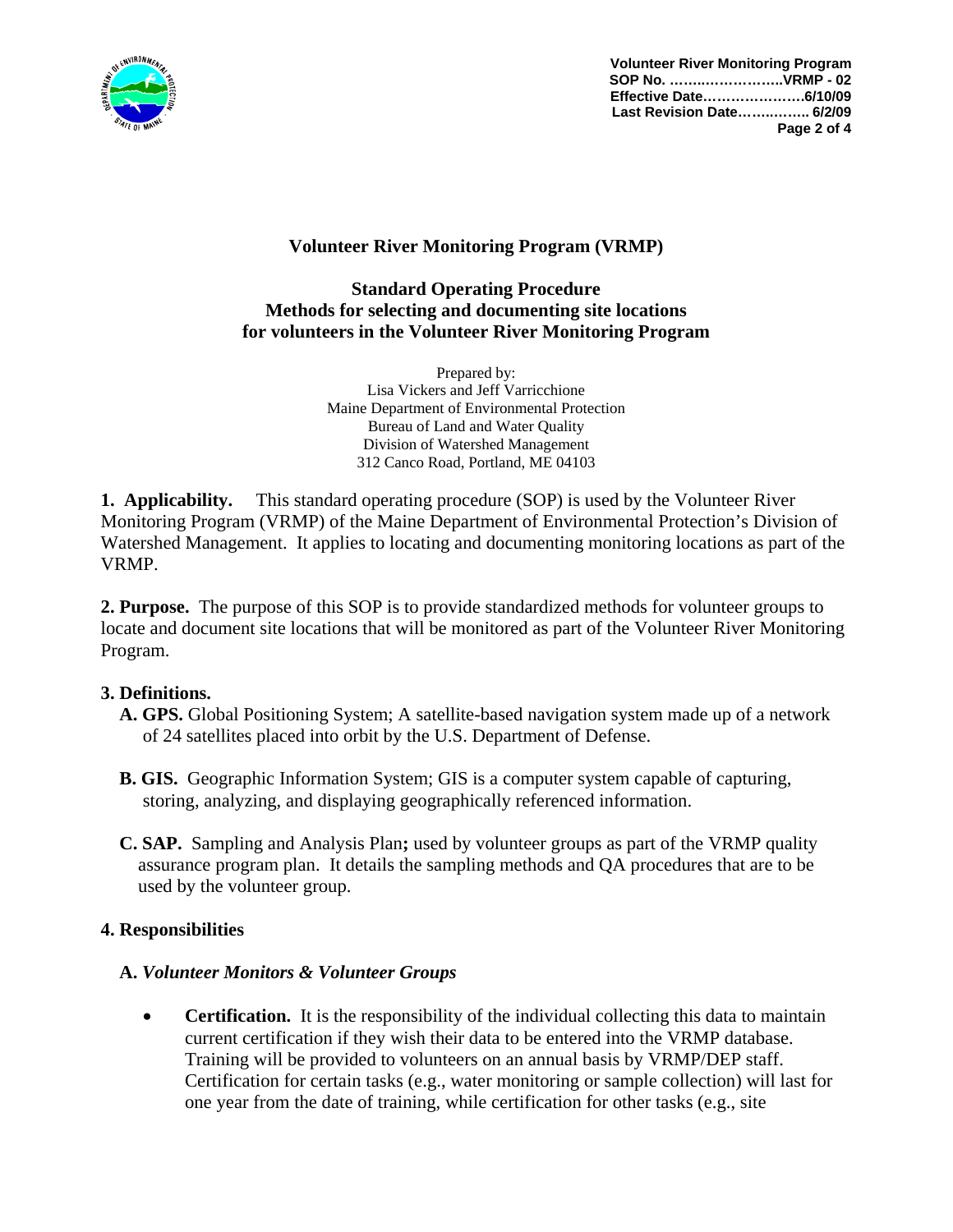![](_page_2_Picture_0.jpeg)

documentation, GPS use, data management) will only need to occur on an as needed basis (as determined by VRMP staff).

- **Data Recording.** It is the responsibility of the individual obtaining this data to record the results and additional qualifying information on the current VRMP Site Description Form obtained from their affiliated watershed association or through the VRMP program of the DEP.
- **Data Quality Checks and Data Submission.** The data manager for the volunteer group will collect and enter the information from the VRMP Site Description Form into the appropriate computer file, perform quality assurance checks (Refer to Section 5.10 of the Quality Assurance Program Plan), and submit data to the VRMP following protocols outlined in the volunteer group's latest sampling and analysis plan (SAP) that has been approved by the VRMP.

### **B.** *Volunteer River Monitoring Program (VRMP) Staff*

• **Oversight of Volunteer Groups and Volunteers.** VRMP staff will oversee volunteer groups and volunteers through a variety of ways including maintaining an up-to-date VRMP quality assurance program plan (QAPP); reviewing sampling and analysis plans (SAPs) of the volunteer groups; providing an annual training/certification sessions for volunteers; conducting quality assurance checks on data submitted by volunteer groups and laboratories; and uploading data into the DEP's EGAD database. These tasks are described in greater detail in the VRMP's latest QAPP.

#### **5. Guidelines and Procedures.**

**A.** *Safety.* Safety hazards exist when working in the field and in or around water. Volunteers participating in the VRMP should exercise common sense and be aware of potential hazards in the field that include but are not limited to: poison ivy, ticks, mosquitoes, sun/heat, and stream dangers (e.g., slippery stream banks or stream bottoms, fast or deep flows).

#### **B.** *Site Location Selection.*

• **Purpose of monitoring.** Site selection should be guided by the purpose of the monitoring plan and objectives/goals. The monitoring plan and objectives/goals shall be detailed in the specific sampling and analysis plan (SAP) of the volunteer group.

**Representativeness.** The site selection of the monitoring location should reflect the representativeness or environmental conditions (e.g., dominant river habitat type) of the river/stream being monitored as best as possible (though volunteer safety remains the highest priority). Try to avoid very slow moving or "backwater" type habitats.